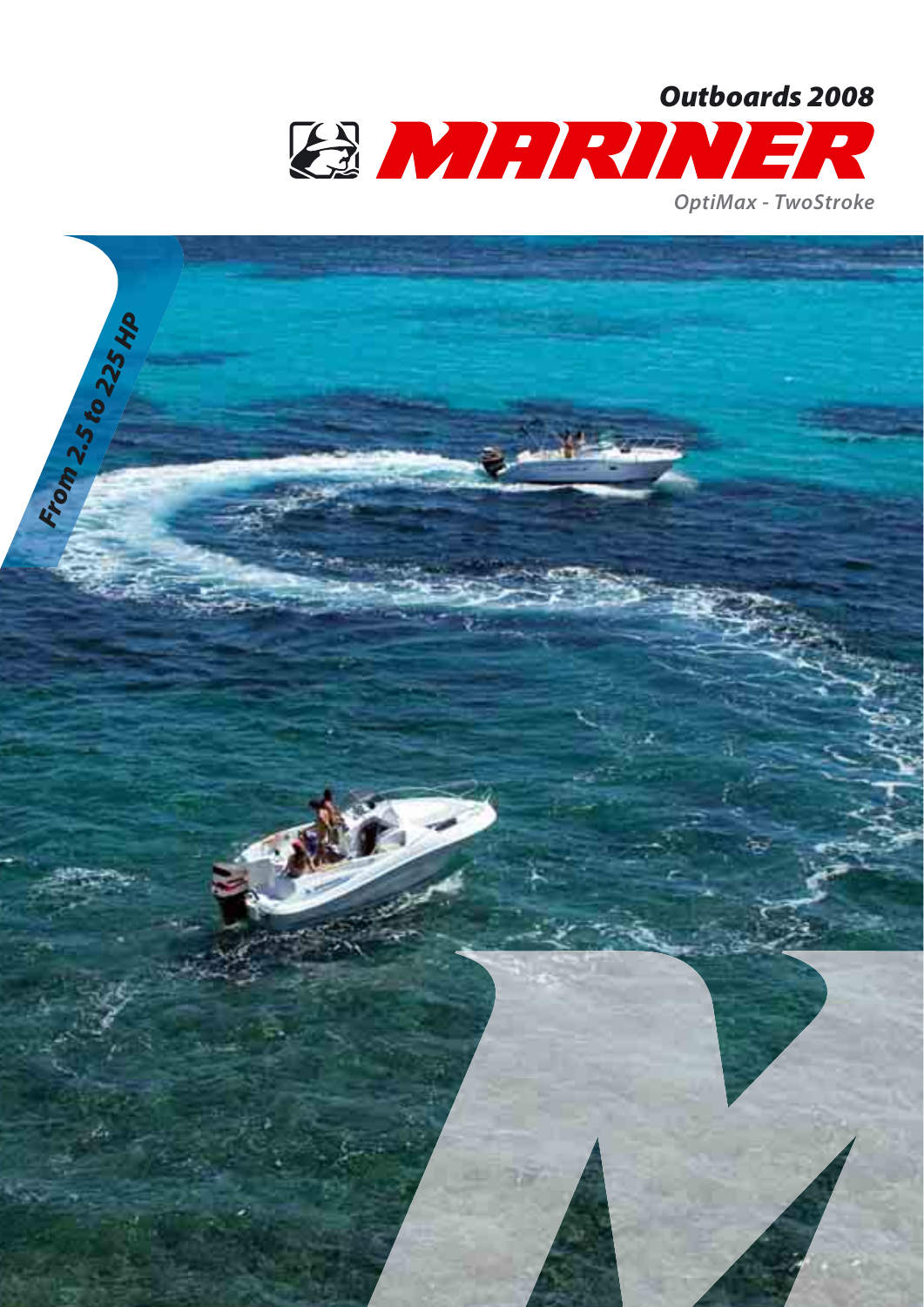## Reliability needn't be dull

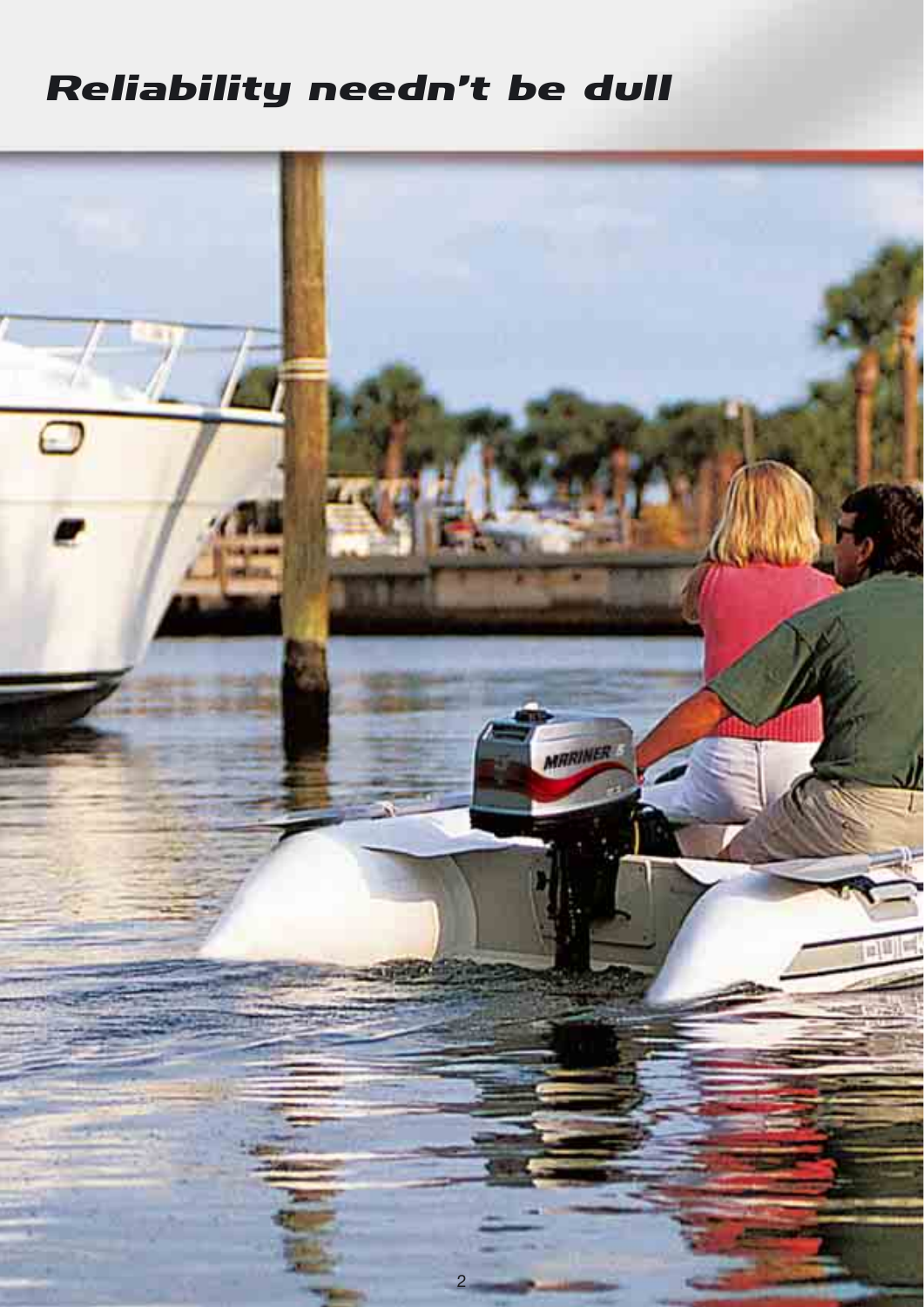



## **The Mariner® reputation is built on experience**

For year after year, Mariner owners have revelled in the rewards of dependability derived from quality engineering.

Thanks to legendary direct-fuel-injected technology, which combines awesome acceleration and staggering top-end speed with clean, quiet, fuel-saving operation, OptiMax is the perfect choice for almost any use.

Only OptiMax delivers optimum efficiency and maximum performance.

OptiMax fans are catered for with a range of "next generation" outboards.

| <b>CONTENTS</b> |                                              |                                     |  |  |  |  |
|-----------------|----------------------------------------------|-------------------------------------|--|--|--|--|
| 04-05           | OptiMax <sup>®</sup> introduction            |                                     |  |  |  |  |
| 06-07           | OptiMax                                      | $75 - 90 - 115$                     |  |  |  |  |
| 08-09           | OptiMax                                      | 135 - 150 - 200 - 225               |  |  |  |  |
| 10-11           | <b>TwoStroke</b>                             | $2.5 - 3.3 - 5 - 15 - 60 - 75 - 90$ |  |  |  |  |
| $12 - 13$       | <b>Marathon</b>                              | $15 - 25 - 40 - 55 - 60 - 75$       |  |  |  |  |
| 14-15           | <b>Specifications</b>                        |                                     |  |  |  |  |
| 16              | Quicksilver <sup>®</sup> Parts & Accessories |                                     |  |  |  |  |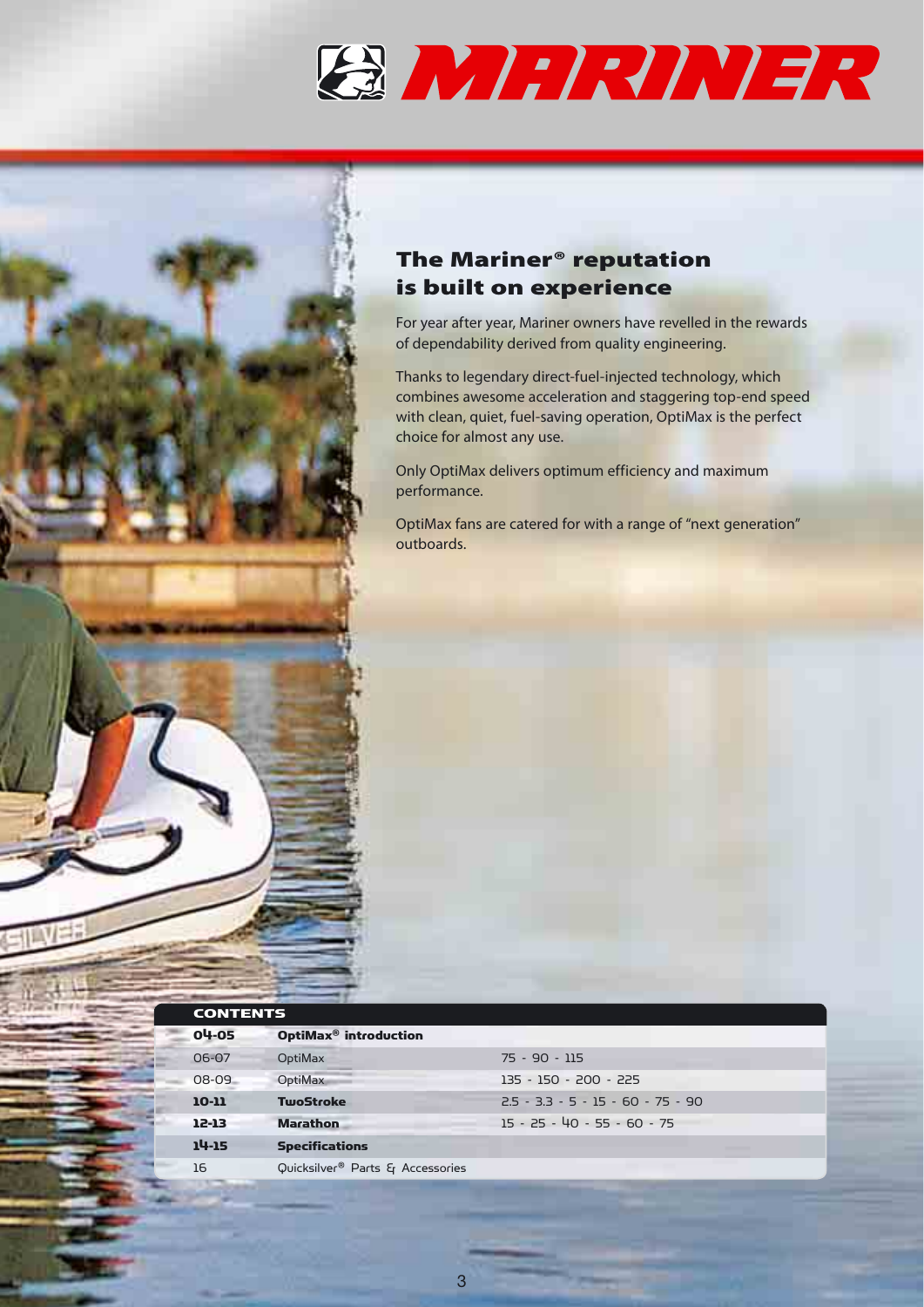## Trust in the best

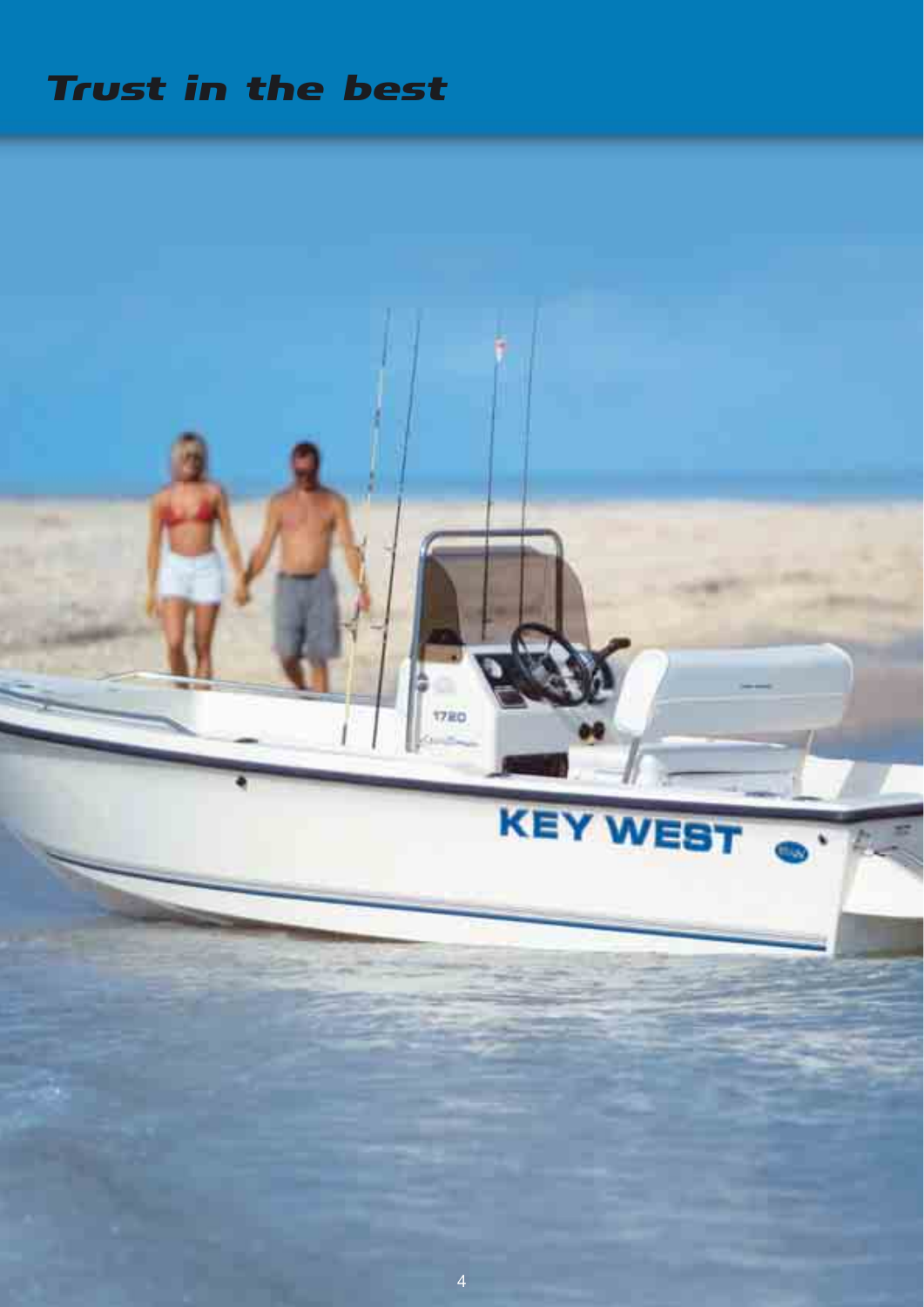





3-CYLINDER 75 hp 90 hp 115 hp

មេ

**IS MARINER** 

6-CYLINDER 135 hp

> 150 hp 200 hp 225 hp

### *There's one outboard that has owners coming back for more and it's called Mariner OptiMax.*

It's also summed-up in the word trust, because that's exactly what Mariner's legendary but fuel-efficient OptiMax range has delivered.

Mariner engineers have focused heavily on durability, reliability, noise reduction and overall ease of operation to further refine the range of OptiMax outboards.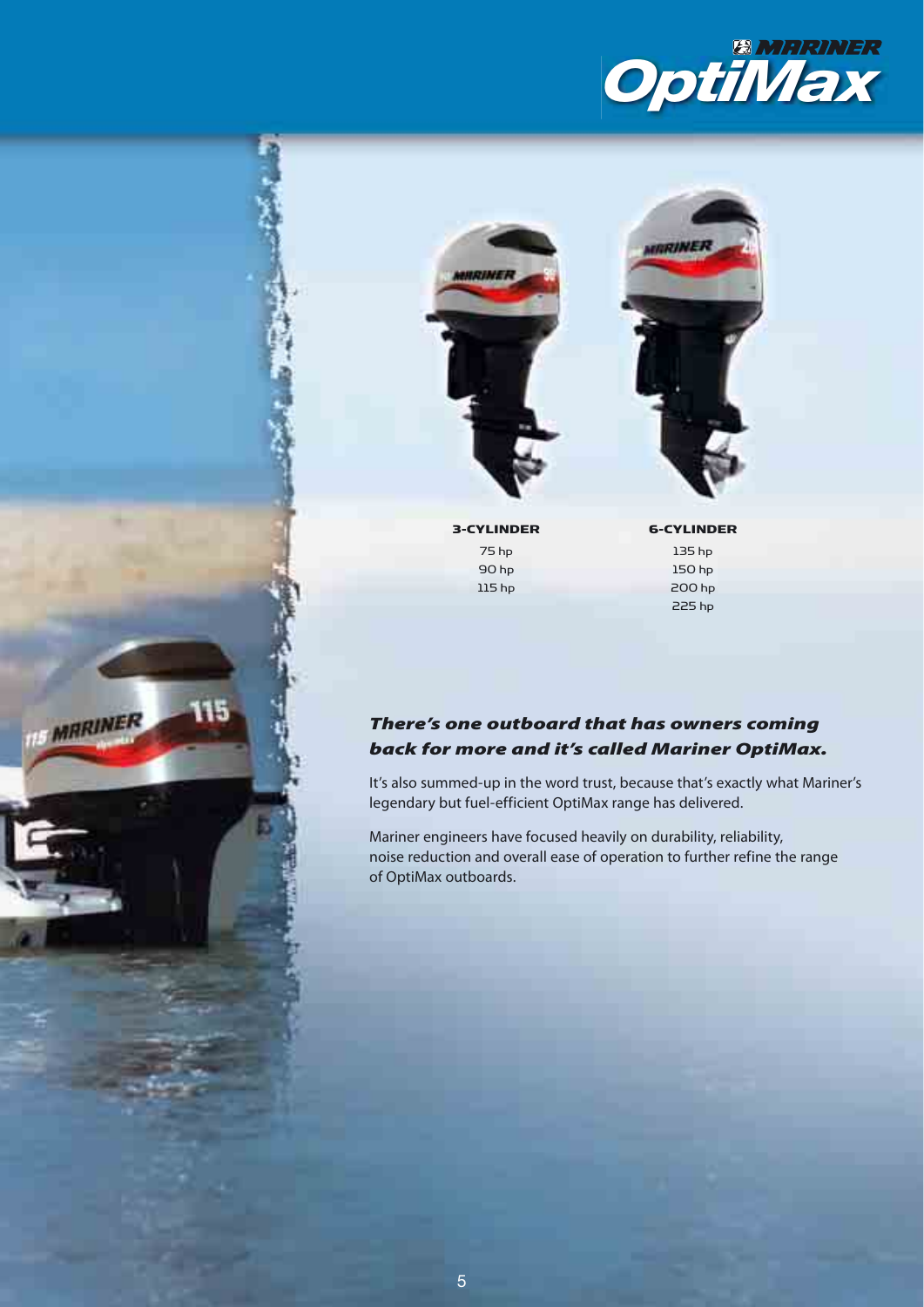## Optimum reliability, maximum durability

## *OptiMax can provide effective, economical and reliable power in the shape of the direct fuel injection 75, 90 and 115 hp motors.*

Lightweight and a broad power band provide full enjoyment, which is backed up by economical, smooth, and extremely quiet operation.

Add unsurpassed reliability and you'll understand why OptiMax 1.5L models are the choice of boaters who demand absolute dependability and economy of operation.

#### RELIABILITY

- **•** Rigorous testing results in an engine that will run at optimum efficiency and last for many years.
- **•** Designed for durability, strength and corrosion resistance, the driveshaft, shiftshaft, propshaft, water pump housings, tilt tube and power head fasteners are stainless steel.

#### PERFORMANCE

- **•** OptiMax offers unsurpassed hole shot and top end speed.
- **•** Direct fuel injection assures the clean, quiet and fuel efficient qualities of a four-stroke engine.

#### RUNNING QUALITY

- **•** An exclusively-designed Air-Bypass-Silencer means that this engine is virtually as quiet as a four-stroke at idle.
- **•** OptiMax technology assures turn-key starting, and smoke free operation.
- **•** The unique 4.7L integral oil reservoir is easy to fill and serves as the engine's sound attenuator for whisper-quiet operation.

### **TECHNOLOGY**

**•** 60 amp belt driven alternator assures charged batteries even while operating electronics at low RPMs.

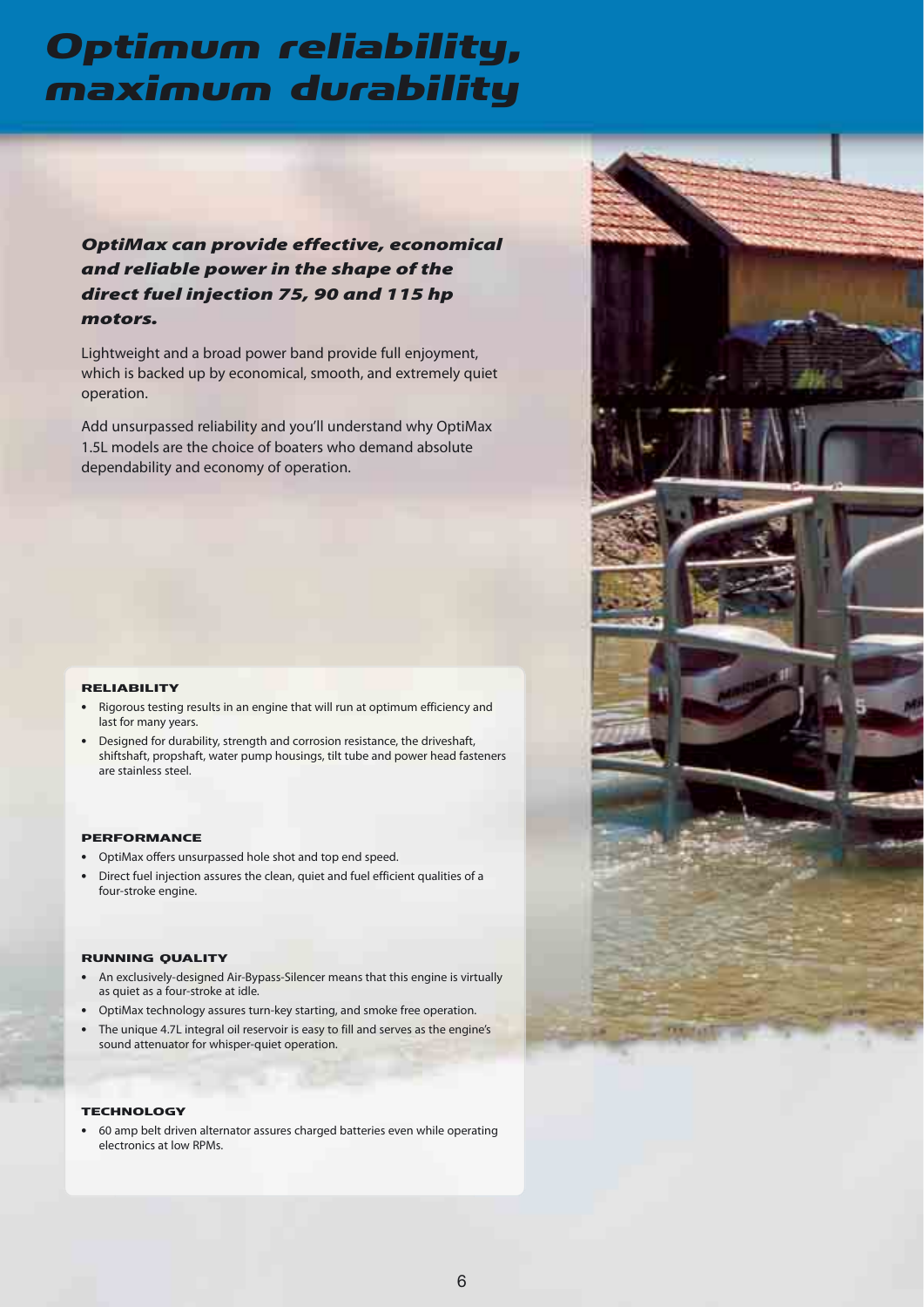

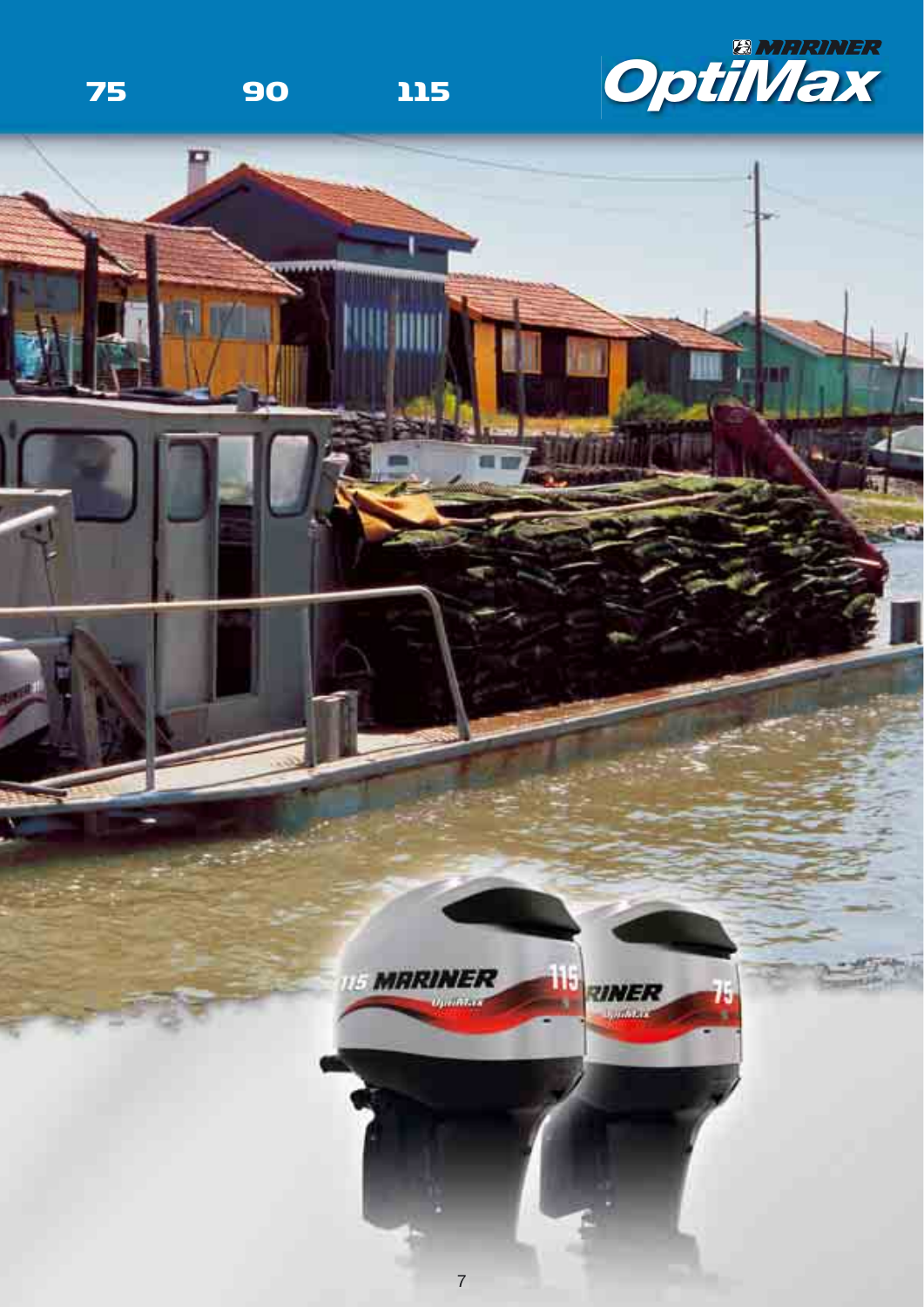## The optimum in two-stroke DFI technology

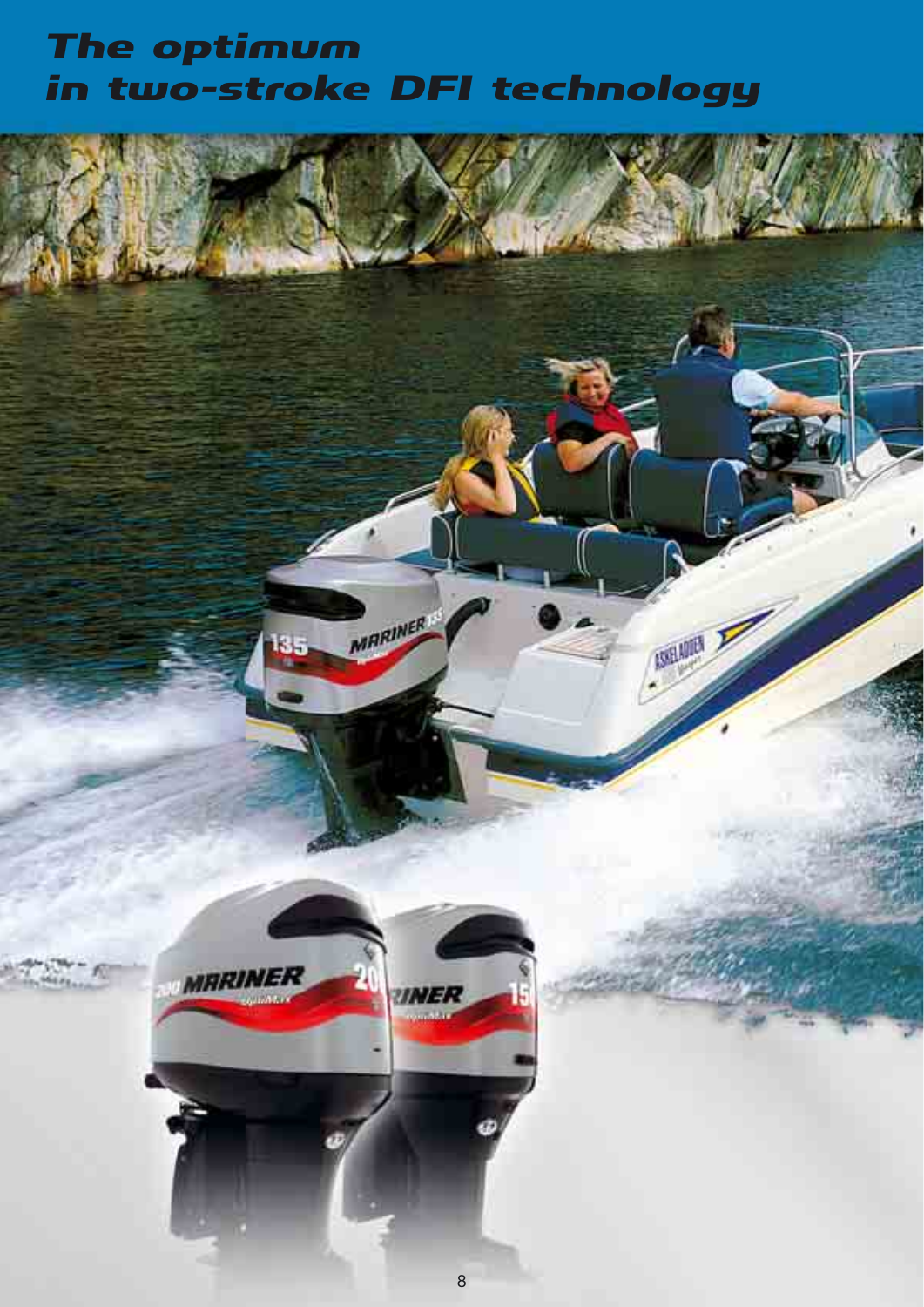## 135 150 200 225





### *If you've switched on to the concept of power and efficiency, it's time to switch on to Mariner OptiMax.*

Years of experience have been channelled into designing a two-stroke DFI which allows you to spend all day on the water with your family without having to worry about fuel consumption or reliability issues. Now with the addition of SmartCraft technology, further fuel savings can be effected by operating the motor in its optimum spot.

Thanks to their light weight, the 3.0L and 2.5L OptiMax motors provide excellent power and manoeuvrability, not to mention an ideal powerband for pulling tube riders or skiers. Low trolling speeds prove the versatility of the OptiMax design.

#### RELIABILITY

- **•** Exclusive use of XK-360 low-copper aluminum alloy, stainless steel and multi-step painting process provide unparalleled corrosion resistance.
- **•** Rigorous testing on all components ensures long life.

#### PERFORMANCE

- **•** OptiMax offers unsurpassed hole shot and top end speed.
- **•** OptiMax direct fuel injection assures the clean, quiet and fuel efficient qualities of a four-stroke engine.

#### RUNNING QUALITY

- **•** OptiMax technology assures turn-key starting, and smoke free operation.
- **•** Only OptiMax uses a 2 stage injection process to produce enhanced fuel atomisation for better fuel economy, smooth running, and reliability.

#### TECHNOLOGY

**•** Exclusive Engine Guardian System constantly monitors over 40 sensors to give advance warning of possible problems and takes action to minimize their potential impact.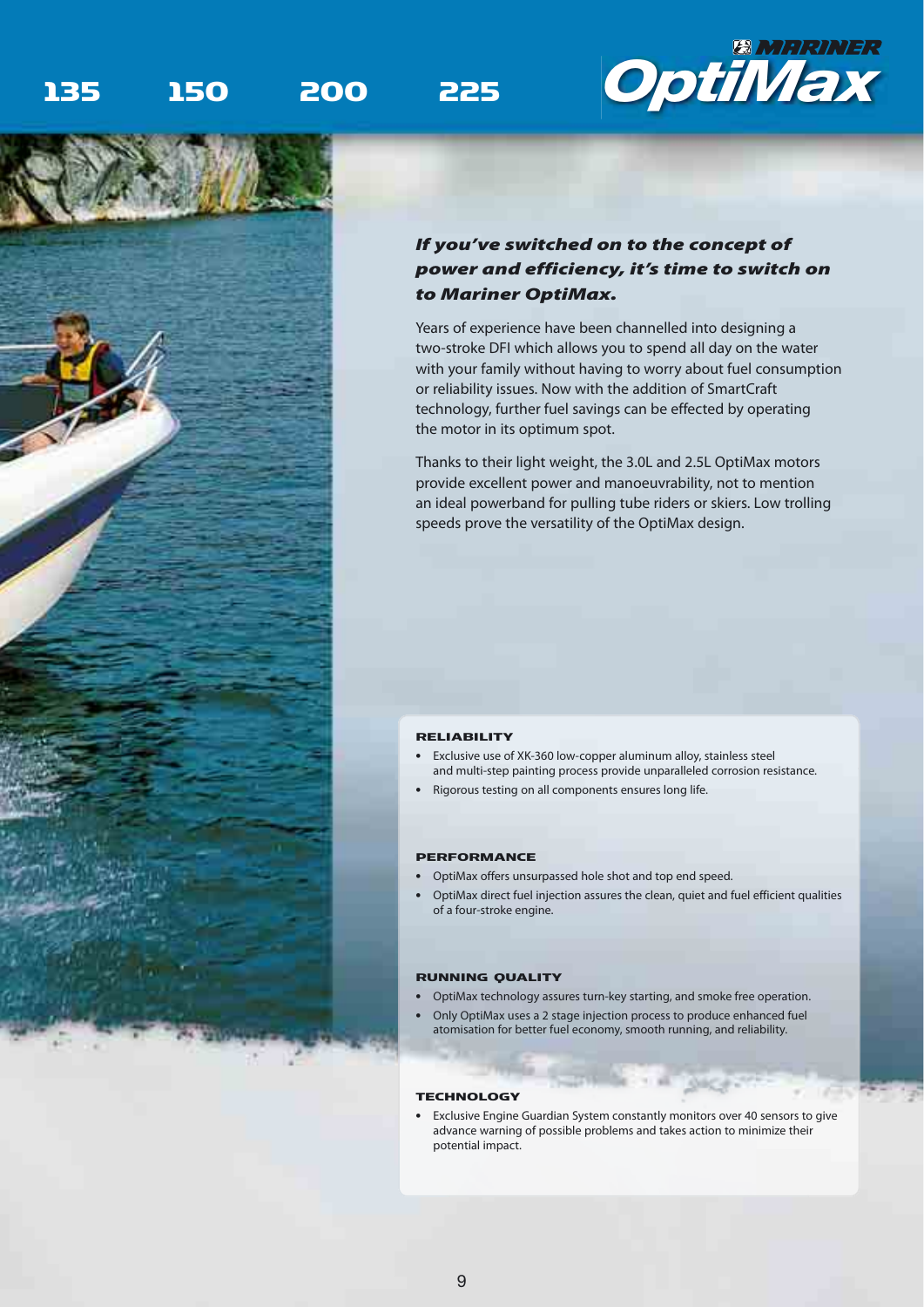# The legend lives on

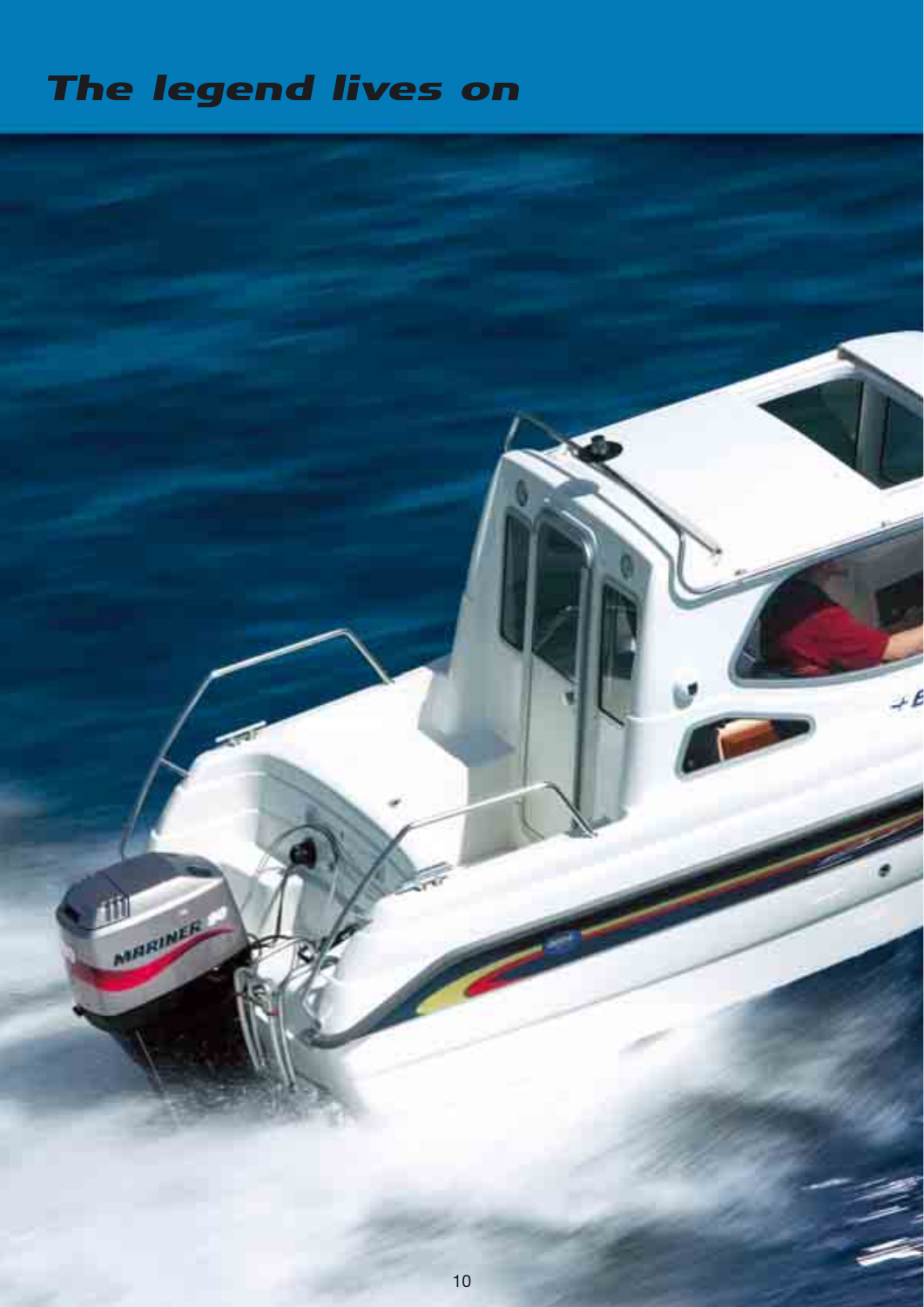## *<b>AMRRINER 4WO3TROKE*

1-CYLINDER 2.5 hp 3.3 hp 5 hp

**Ella** 572 C

2-CYLINDER 15 hp

3-CYLINDER 60 hp 75 hp

90 hp

### *Moving fast across the water is the stuff of Mariner two-stroke legend but the good news is that this class is not only all about speed.*

With typical attention to detail, Mariner have ensured that the fun is shared in equal measure with a good injection of long-term reliability backed by low maintenance requirements.

Light weight ensures an excellent power-to-weight ratio which in turn brings economy and handling benefits, not to mention easier portability.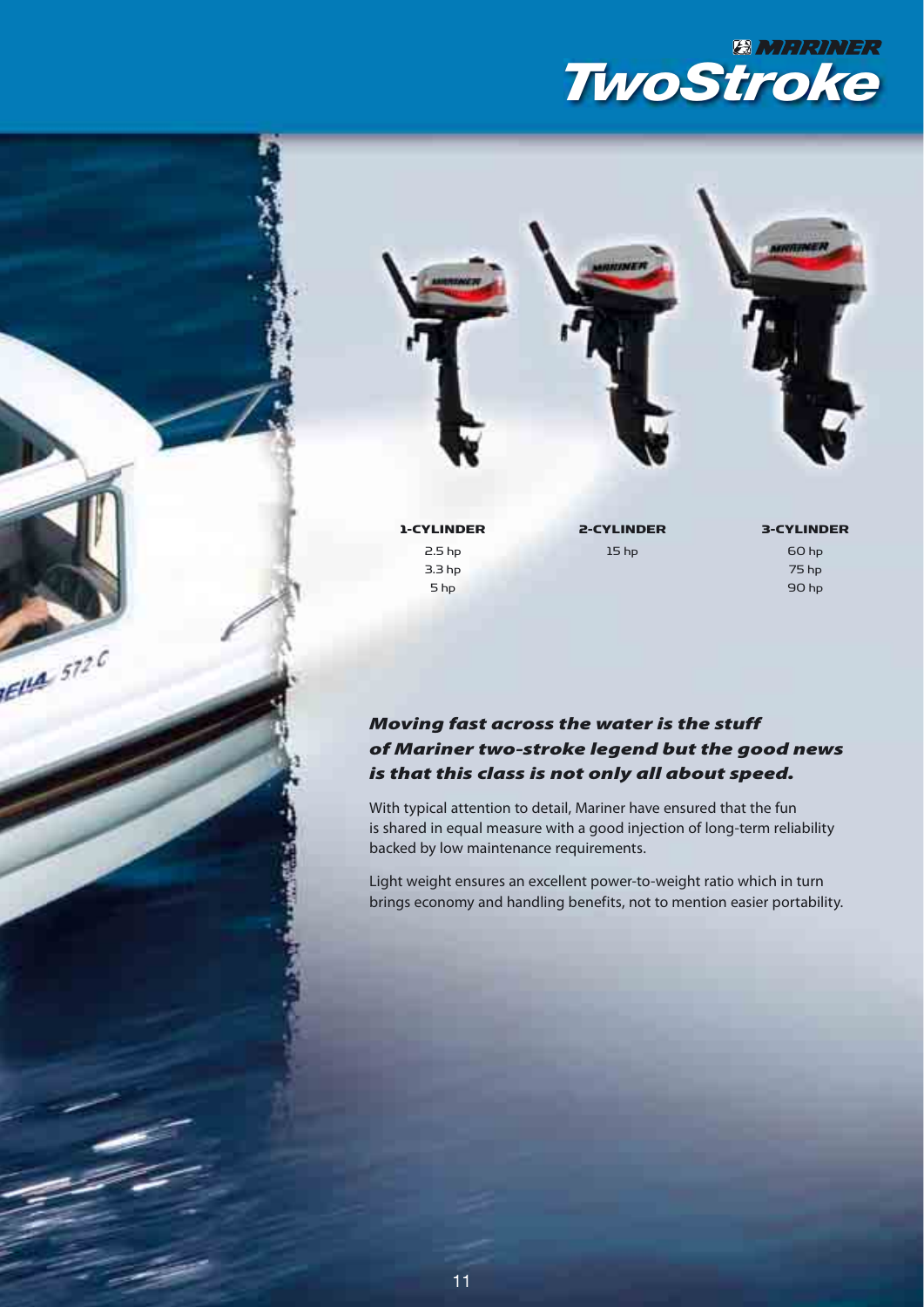# Making hard work lighter

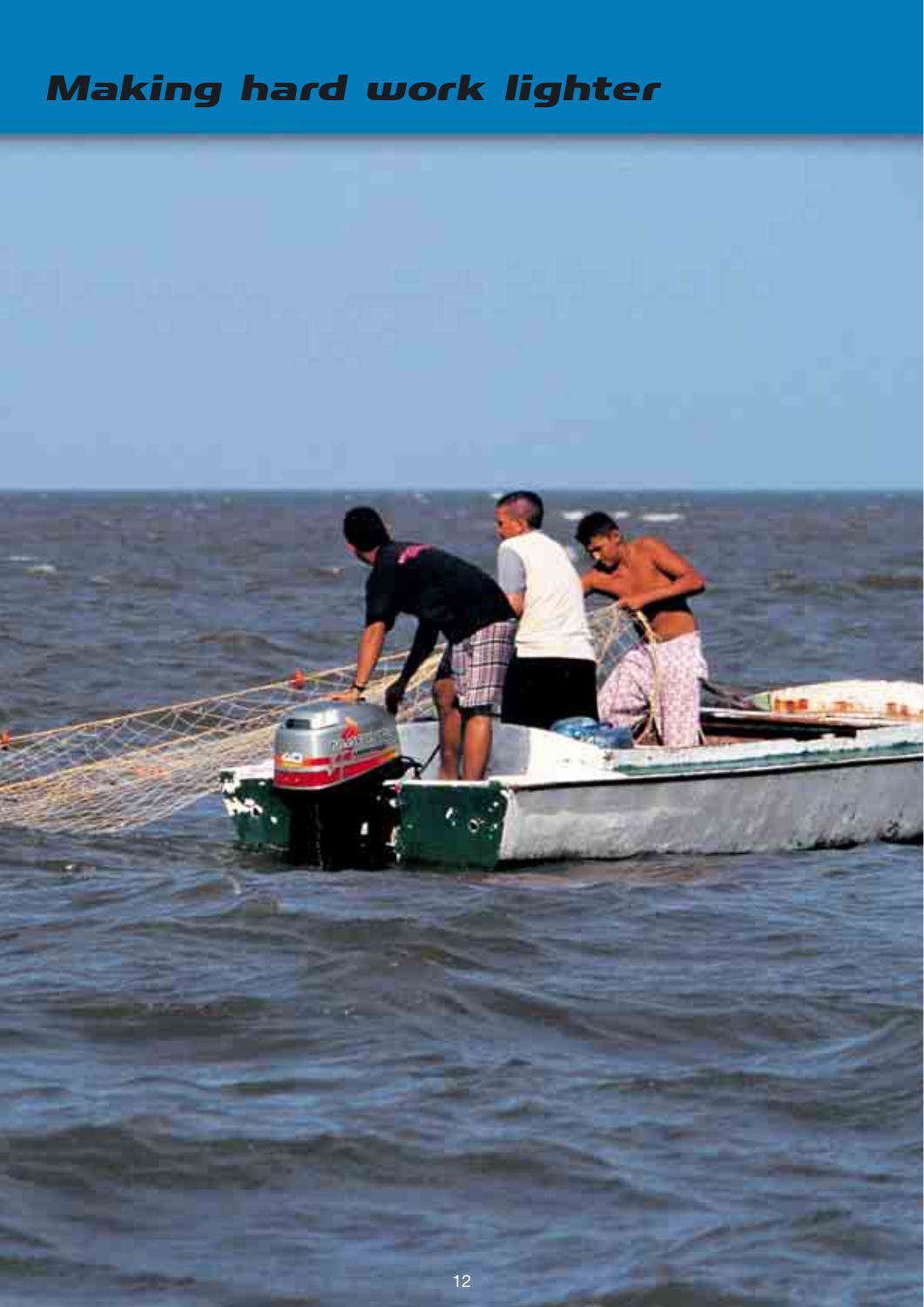





2-CYLINDER 15 hp 25 hp 40 hp

3-CYLINDER 40 hp

55 hp 60 hp 75 hp

## *Making a living on the water can be hard work. You need the help of a Mariner Marathon to lighten the load.*

Every Marathon undergoes rigorous testing in the most unfriendly of conditions before it is approved. These are tough engines for the toughest of jobs.

The Marathon family of workhorses starts with the 294 cc 15 hp and runs through 25 hp, 40 hp, 55 hp, 60 hp and 75 hp models.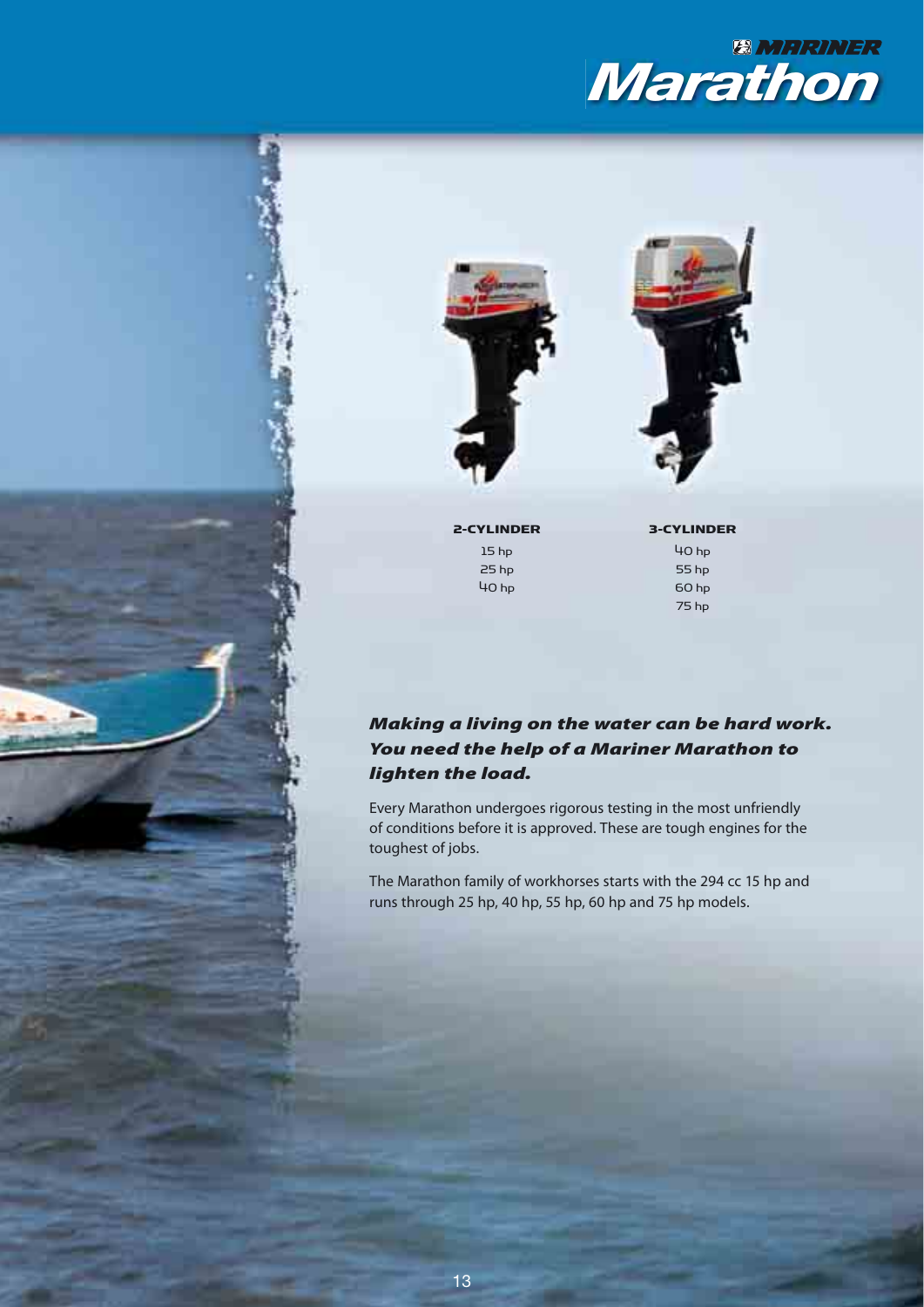## **SPECIFICATIONS**

|                          | Models <sup>(1)</sup> | Kilowatts <sup>(2)</sup>           | Max. RPM<br>at Full Throttle     | Cylinders     | <b>Displacement</b> | <b>Starting</b>     | <b>Gear Ratio</b>                    |  |  |  |
|--------------------------|-----------------------|------------------------------------|----------------------------------|---------------|---------------------|---------------------|--------------------------------------|--|--|--|
| <b>MARINER OPTIMAX</b>   |                       |                                    |                                  |               |                     |                     |                                      |  |  |  |
| 135-225                  | 225 · 200 OptiMax     | $165 \cdot 147$ kW<br>⇔            | 5000-5750                        | V-6 (60° Vee) | 3032 cc             | Electric (turn-key) | 1.75:1                               |  |  |  |
|                          | 150 · 135 OptiMax     | 110 · 99.2 kW                      | 150: 5250-5750<br>135: 5000-5600 | V-6 (60° Vee) | 2507 cc             | Electric (turn-key) | 150: 1.87:1<br>135: 2.00:1           |  |  |  |
| 75-115                   | 115.90.<br>75 OptiMax | $84.5 \cdot 66.2 \cdot$<br>55.1 kW | 5000-5750                        | 3 (in-line)   | 1526 cc             | Electric (turn-key) | 115: 2.07:1<br>$90 \cdot 75: 2.33:1$ |  |  |  |
| <b>MARINER TWOSTROKE</b> |                       |                                    |                                  |               |                     |                     |                                      |  |  |  |
|                          | 90.75                 | $66.2 \cdot 55.1$ kW               | 90:5000-5500<br>75:4750-5250     | 3 (in-line)   | 1386 cc             | Electric            | 2.33:1                               |  |  |  |
|                          | 60 + BIGFOOT          | 44.1 kW                            | 5000-5500                        | 3 (in-line)   | 967 cc              | Electric            | 60: 1.64:1<br>60 BIGFOOT: 2.33:1     |  |  |  |
| $2.5 - 90$               | 15                    | 11 kW                              | 5000-6000                        | 2 (in-line)   | 262 cc              | Manual              | 2.00:1                               |  |  |  |
|                          | $5^{(5)}$             | 3.68 kW                            | 4000-5000                        |               | 102 cc              | Manual              | 2.15:1                               |  |  |  |
|                          | $3.3 \cdot 2.5$       | $2.4 \cdot 1.8$ kW                 | 3.3:4500-5500<br>2.5:4200-5200   |               | 74.6 cc             | Manual              | 3.3:2.15:1<br>2.5:1.85:1             |  |  |  |

For more information on the propeller that is right for you, please see your dealer.<br>Fuel requirements: OptiMax: Unleaded 90 RON min. TwoStroke: Leaded or unleaded 90 RON min.<br>Gear shift: Forward (F), Neutral (N), Reverse

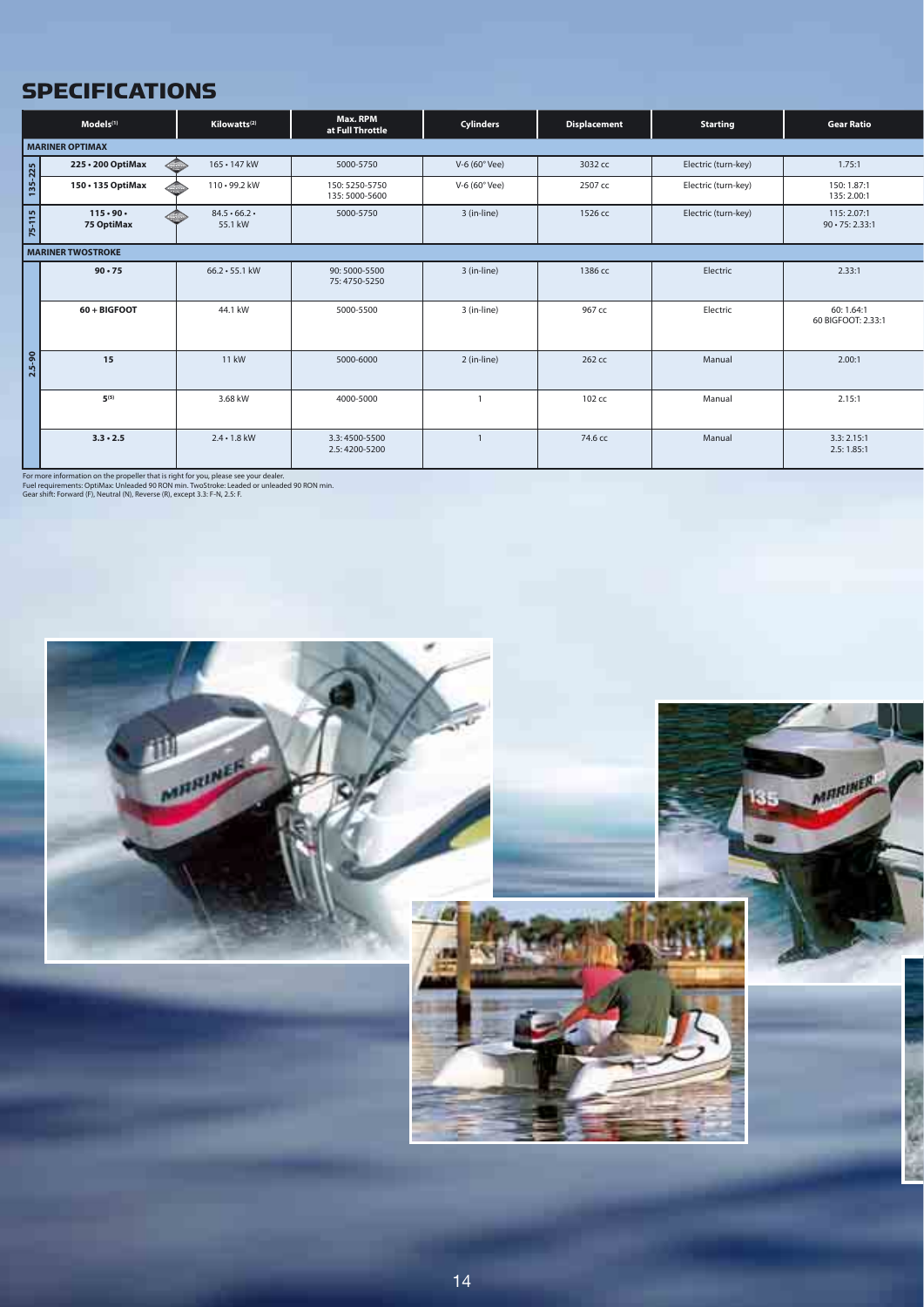| <b>Steering</b>                           | Alternator System <sup>(3)</sup>                                 | <b>Trim Positions</b>                    | Weight <sup>(4)</sup>           | Recommended<br><b>Boat Transom Height</b>                   | <b>Induction System</b>       |  |  |  |
|-------------------------------------------|------------------------------------------------------------------|------------------------------------------|---------------------------------|-------------------------------------------------------------|-------------------------------|--|--|--|
|                                           |                                                                  |                                          |                                 |                                                             |                               |  |  |  |
| Remote                                    | Belt-Driven 60 amp (756 watt)                                    | Power trim standard                      | 225 kg                          | 635 mm $(XL)^{(6)}$                                         | 2-stage direct fuel injection |  |  |  |
| Remote                                    | Belt-Driven 60 amp (756 watt)                                    | Power trim standard                      | 195 kg                          | 508 mm (L) - 635 mm (XL) <sup>(6)</sup>                     | 2-stage direct fuel injection |  |  |  |
| Remote                                    | Belt-Driven 60 amp (756 watt)                                    | Power trim standard                      | 170 kg                          | 115: 508 mm (L) - 635 mm (XL)<br>$90 \cdot 75$ : 508 mm (L) | 2-stage direct fuel injection |  |  |  |
|                                           |                                                                  |                                          |                                 |                                                             |                               |  |  |  |
| Remote                                    | 18 amp (227 watt)                                                | Power trim standard                      | 139 kg                          | 508 mm (L)<br>Shaft extension kit available<br>635 mm (XL)  | Loop-charged (3 carb)         |  |  |  |
| Remote                                    | 16 amp (201 watt)                                                | Power trim standard                      | 60:100 kg<br>60 BIGFOOT: 109 kg | 508 mm (L)                                                  | Loop-charged (3 carb)         |  |  |  |
| Tiller handle                             | Standard: ML<br>Optional: M<br>6 amp (76 watt)                   | 3 and 3 shallow<br>water drive positions | 35 kg                           | 381 mm (S) - 508 mm (L)<br>Shaft extension kit available    | Cross flow (1 carb)           |  |  |  |
| Tiller handle (360°)<br>(Remote optional) | Optional<br>4 amp (50 watt) lighting<br>2 amp (25 watt) charging | 6 and shallow water drive                | 20 kg                           | 381 mm (S)<br>508 mm (L)                                    | Loop-charged (1 carb)         |  |  |  |
| Tiller handle (360°)                      | N/A                                                              | $\overline{A}$                           | 13 kg                           | $3.3:381$ mm (S)<br>508 mm (L)<br>$2.5:381$ mm $(S)$        | Loop-charged (1 carb)         |  |  |  |

(1) Model offering may vary from one country to another. Please see your local dealer for specific information. (2) Measured at propshaft in accordance with ICOMIA 28. (3) Requires rectifier to complete installation manual

SmartCraft Integrated Marine technology standard.